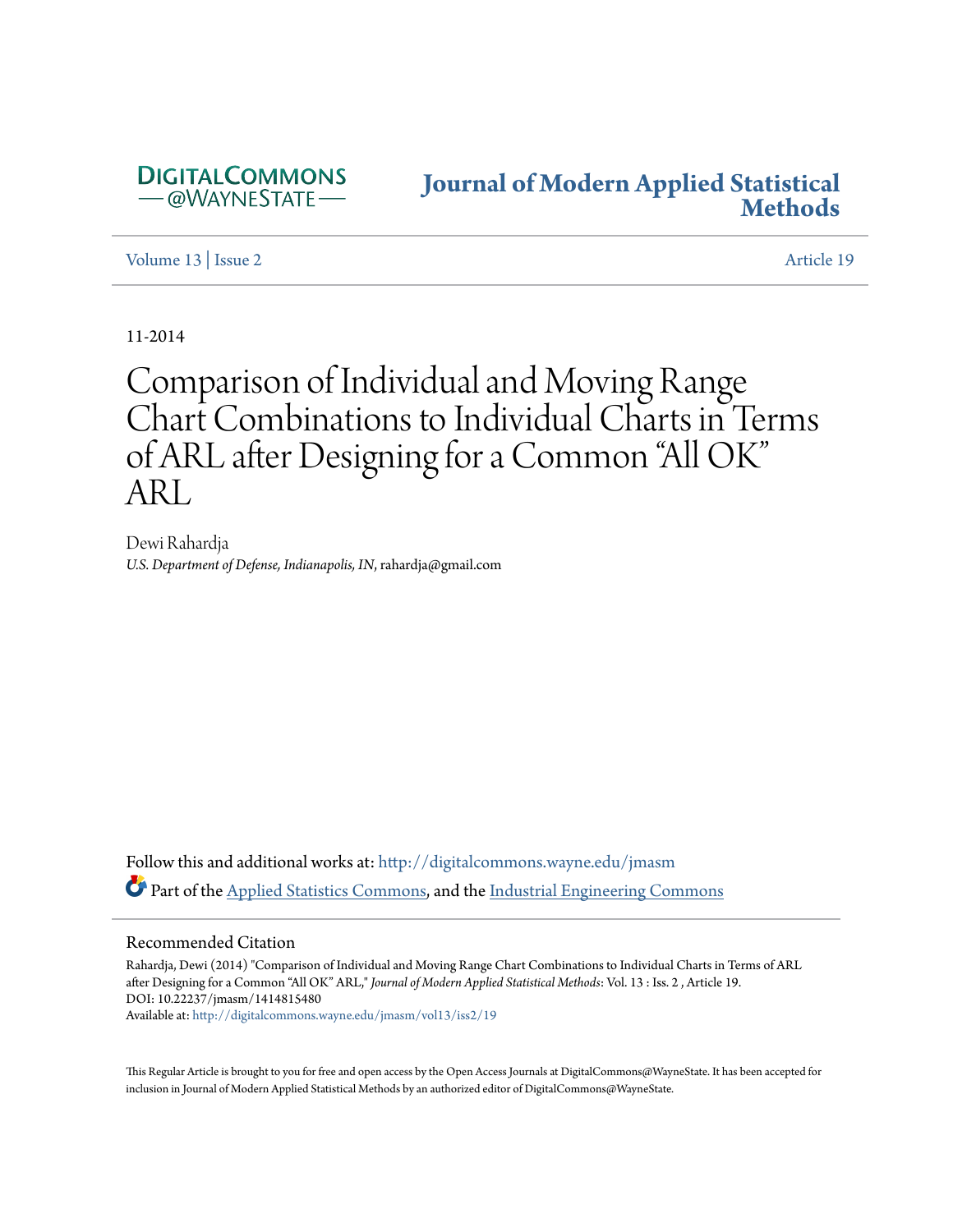## **Comparison of Individual and Moving Range Chart Combinations to Individual Charts in Terms of ARL after Designing for a Common "All OK" ARL**

**Dewi Rahardja** U.S. Department of Defense Indianapolis, Indiana

In some process monitoring situations, consecutive measurements are spaced widely apart in time, making monitoring process aim and spread difficult. This study uses three cases to compare the effectiveness of two such monitoring schemes, i.e., the X chart alone (X-only chart) and the Individuals and Moving Range Chart Combination (X/MR chars), in terms of Average Run Length (ARL) after designing for a common "all OK" (in-control) ARL. The study finds that X chart alone is sufficient (and hence, recommended) in detecting changes in all the 3 cases: changes in the process mean, changes in the process standard deviation, and changes in both process mean and standard deviation.

*Keywords* Individual chart, X-chart alone, moving range chart, X/MR chart, ARL, Average Run Length, "all OK" ARL

## **Introduction**

In some process monitoring situations, consecutive measurements are spaced widely apart in time. For example, an engineering process may allow only one measurement per day. In some cases, a series of individual items are produced in such a way that no natural subgrouping is possible [\(Crowder, 1987a\)](#page-14-0). When this happens, exactly how to monitor process aim and spread is not completely obvious. One sensible possibility is to simply plot individual observations on their own chart (X-only chart). Another possibility is to plot a combination of a chart for individual measurements and a moving range chart based on two consecutive observations. Duncan (1974) outlines such a procedure.

The purpose of this study is to compare the effectiveness of these two monitoring schemes, i.e., the X chart alone  $(X$ -only chart) and the Individuals and

*Contact Dewi Rahardja at [Dewi.G.Rahardja.civ@mail.mil](mailto:Dewi.G.Rahardja.civ@mail.mil) or [rahardja@gmail.com.](mailto:rahardja@gmail.com)*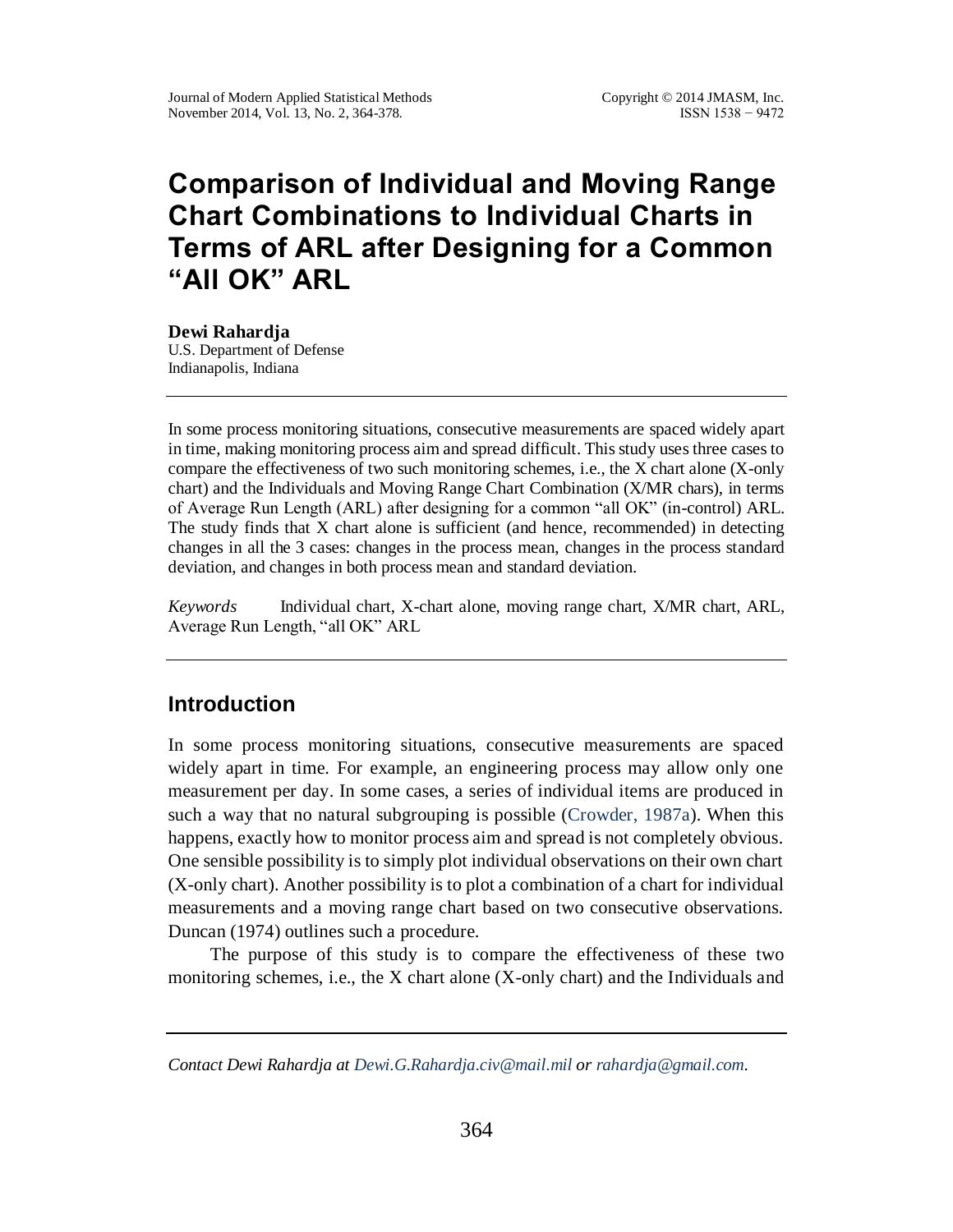Moving Range Chart Combination (X/MR chars), in terms of Average Run Length (ARL) after designing for a common "all OK" (in-control) ARL.

The run length of any process monitoring procedure is the number of sampling periods before an out-of-control signal is given. An out-of-control signal suggests that some change in the process has occurred and that action should be taken to find and correct any assignable causes. The average run length (ARL) is often used to describe the likely performance of a control procedure. A large ARL is desired when the process is stable or in control, and a small ARL otherwise [\(Crowder, 1987a\)](#page-14-0).

Comparison of monitoring schemes will be made under three sets of circumstances. The first case is where the process mean changes from its standard value, the second case is where the process variability changes, and third case is where both process mean and process variability change from standard values. In each of these three cases, a small ARL is desired, since it will indicate quick detection of the out-of-control situation.

### **Literature Review**

Vardeman and Jobe [\(1999\)](#page-15-0) discussed the charting of individuals and moving ranges and some other process monitoring techniques that improve on Shewhart charts in situations where it is important to quickly detect small process changes. That is, they also considered EWMA and CUSUM process monitoring schemes. Four types of process monitoring schemes were originally considered in the present study: The X chart alone, Individuals and Moving Range Chart Combinations, EWMA and CUSUM process monitoring schemes. However, because EWMA and CUSUM schemes are known to be better than an X chart alone for detecting small process changes, no further analysis is needed (for EWMA and CUSUM) if the X chart alone is better than Individual and Moving Range Chart Combinations.

Crowder [\(1987a,](#page-14-0) [1987b\)](#page-14-1) discussed the Computation of ARLs for Combined Individual Measurement and Moving Range Charts. Numerical procedures and a control chart design strategy are presented. ARLs are given for various choices of the control limits and shifts in the level of the process mean and standard deviation. Also, a Fortran computer program was presented that allows inputting control limits for combined individual measurement and moving range charts and then returns the approximate average run length (ARL) for the normal case with standard deviation 1 and various shifts in the process mean.

Roes, et al. [\(1993\)](#page-15-1) discussed several options in designing a Shewhart-type control chart for Individual Observations. A number of possible estimators of the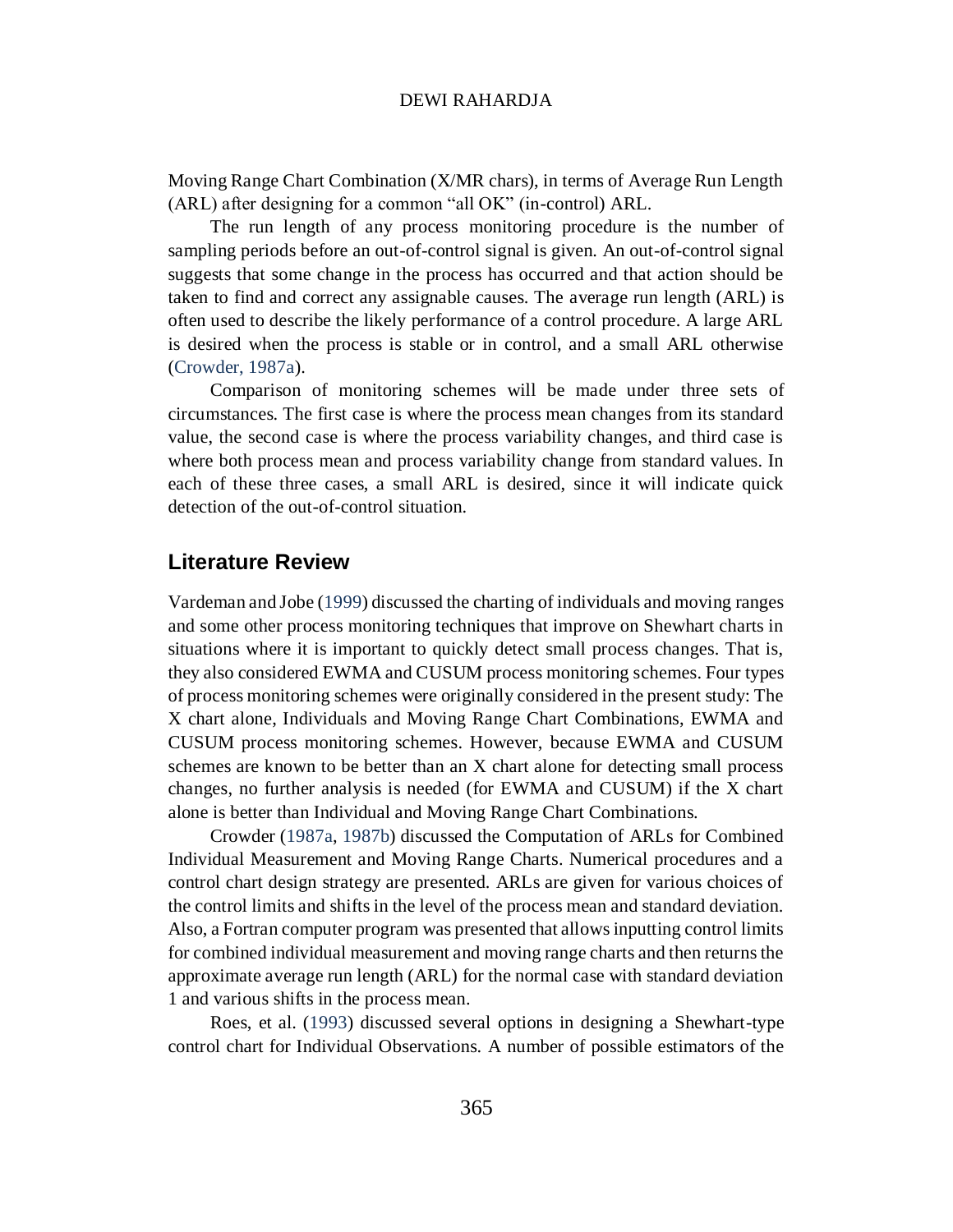standard deviation were considered and a two-stage procedure is suggested for retrospective testing. It was argued that adding a Moving Range Chart has no real added value and, therefore, was ill-advised.

Rigdon, et al. [\(1994\)](#page-15-2) discussed design strategies for Individuals and Moving Range Control Charts. These authors argue that an X chart alone is nearly as efficient as the combined X/MR chart for detecting changes in the process variability. For the same in-control ARL, the X-only chart is more effective than the X/MR chart combination with moving ranges of  $k = 2, 3, 4$  for detecting shifts in the process mean, while the two schemes are about equally effective in detecting changes in the process variability. The size (*k*) of the window for the moving range has little effect on the ARL for changes in the process variability.

Radson, et al. [\(1995\)](#page-14-2) considered the possibility of a shift from the in-control standard deviation,  $\sigma_0$ , to a standard deviation level of  $\sigma_1$ , where  $\sigma_1 = k \cdot \sigma_0$ . In their study, *k* ranged from 0.1 to 3.0 in increment of 0.1. They demonstrated that the moving range can be used to detect variance reduction. This was best achieved by constructing limits based on the true underlying distribution for the moving range.

Adke and Hong [\(1997\)](#page-14-0) discussed the X chart and the Moving Range chart for the normally distributed observations when there is a shift in the process variance. They concluded that a Moving Range chart does provide useful information.

Amin [\(1998\)](#page-14-3) showed that there is no disadvantage in using an X/MR procedure. The discussion is limited to normality assumption.

Marks and Krehbiel [\(2009\)](#page-14-4) evaluated the Individual Chart and X/MR Chart Combinations for just the first 2 cases mentioned above: mean change only and variability change only, from standard values. But they did not consider the third case, where both mean and variability changes occur, from standard values.

#### **Methods**

Several "all OK" (in-control) ARLs are chosen and control limits set to produce them (The "all OK" ARL is the ARL when the process mean and process standard deviation are on-target, i.e., the process mean and process standard deviation are equal to standard values). Then, supposing the mean and/or standard deviation are off-target, new ARLs for both the X/MR Chart Combinations and the X-only Chart are computed and compared (a smaller off-target ARL is preferred since the corresponding charting method then gives quicker detection of non-standard conditions).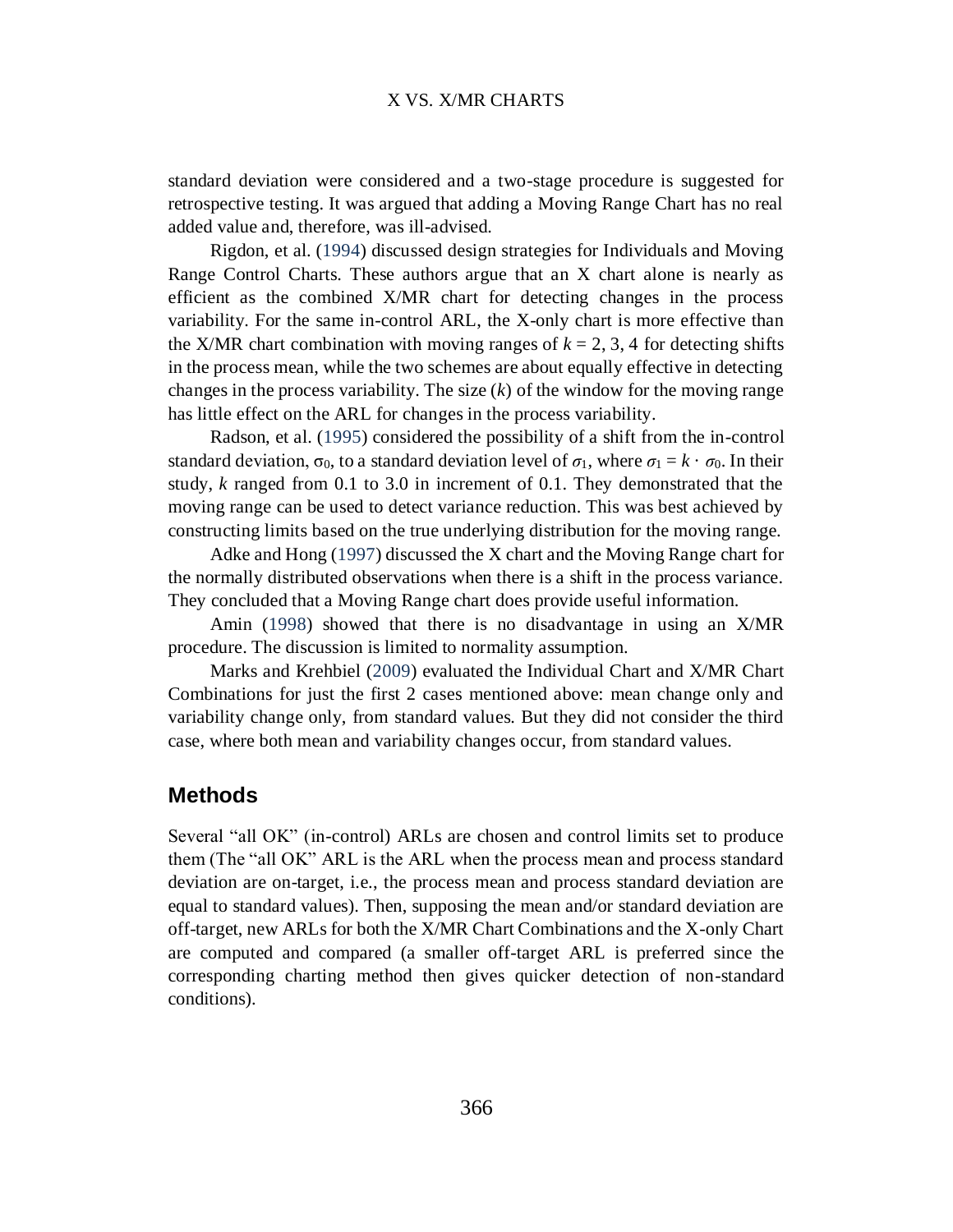#### **X-only Chart Monitoring Scheme**

First, an "all OK" (in-control) ARL is chosen. Then, using  $\mu_0 = 0$  and  $\sigma_0 = 1$  as the standard conditions, control limits for the X-only Chart are

$$
UCL_{X-only} = \mu_0 + L\sigma_0 = L
$$
  

$$
LCL_{X-only} = \mu_0 + L\sigma_0 = -L
$$

where the given "all OK" (in-control) ARL is simply 1/*r* for

$$
r = P\Big[1^{st} \text{point plots outside the control limits}\Big]
$$

$$
r = P\Big[Z > L\Big] + P\Big[Z < -L\Big]
$$

which can be calculated from the standard normal distribution table.

After control limits are set, the off-target ARL of the X-only Chart for any other  $\mu$  and  $\sigma$  combination, i.e., non-standard conditions, can be computed as follows.

<span id="page-4-0"></span>Let

$$
\mu_{new} = \mu_0 + \delta = \mu_0 + D\sigma_{new} = \mu_0 + DT\sigma_0
$$
  
\n
$$
\sigma_{new} = T\sigma_0
$$
\n(1)

where  $D =$  constant (i.e., a shift in the process mean) and  $T =$  constant (i.e., a change in the process standard deviation).

Then,

$$
z_1 = \frac{UCL_{X-only} - \mu_{new}}{\frac{\sigma_{new}}{\sqrt{n}}} = \frac{L - \mu_{new}}{\sigma_{new}} = a
$$

and

$$
z_2 = \frac{LCL_{X-only} - \mu_{new}}{\frac{\sigma_{new}}{\sqrt{n}}} = \frac{-L - \mu_{new}}{\sigma_{new}} = b
$$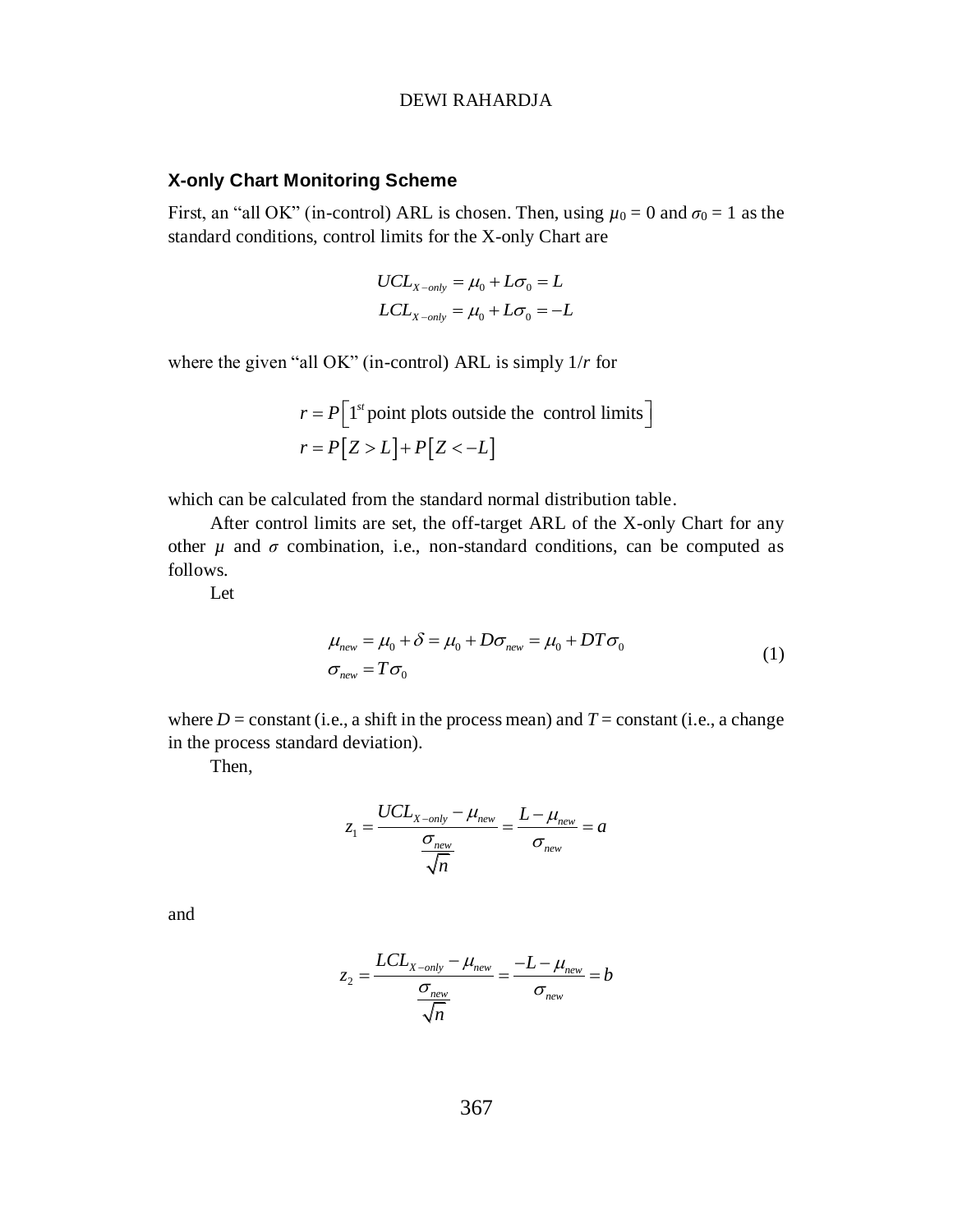for  $n = 1$ , since the natural sample size is one. Finally,

$$
r_{\text{new}} = P\big[Z > a\big] + P\big[Z < b\big]
$$

and the new ARL, i.e., the off-target ARL is 1/*rnew*.

#### **X/MR Chart Combinations Monitoring Scheme**

Crowder [\(1987a,](#page-14-0) [1987b\)](#page-14-1) noted that ARLs of X/MR chart combinations can be obtained by solving certain integral equations as follows. ARLs for control schemes are typically evaluated under the model  $y_t = \mu + \varepsilon_t$ ,  $t = 1, 2, 3, \dots$ , where  $\varepsilon_t$ 's are independent  $N(0, \sigma^2)$  random variables and *y* is the observation made at time *t*. Suppose we wish to control the process mean and standard deviation at nominal levels  $\mu_0 = 0$  and  $\sigma_0 = 1$ . The X/MR procedure is to plot on separate charts the individual observations  $y_t$  and the successive moving ranges  $r_t = |y_t - y_{t-1}|$ . The process is deemed out-of-control at observation one if  $|y_t| > M$  and out-of-control at time  $t > 1$  if either  $|y_t| > M$  or  $r_t > R$ , where M and R are specified positive constants.

Let  $L(u)$  be the mean additional time until an out-of-control signal, given that the most recent observation is *u*. If the next observation, *y*, is more than *R* units from *u* or is larger in magnitude than *M*, an out-of-control signal is given. Otherwise, the run continues with *y* as the most recent observation. Thus, supposing that

<span id="page-5-0"></span>observations are normal with mean 
$$
\mu
$$
 and variance  $\sigma^2$ ,  
\n
$$
L(u) = 1 \cdot P(|y - u| > R \text{ or } |y| > M) + \int_{(xx - u \le R \text{ and } |x| \le M)} [1 + L(x)] \cdot f(x) dx
$$
\n
$$
= 1 + \int_{\max\{-M, u-R\}}^{min\{M, u+R\}} L(x) f(x) dx
$$
\n(2)

where  $f(x)$  is the  $N(0, \sigma^2)$  density. Now letting T be the run length associated with the procedure and conditioning on *y*1,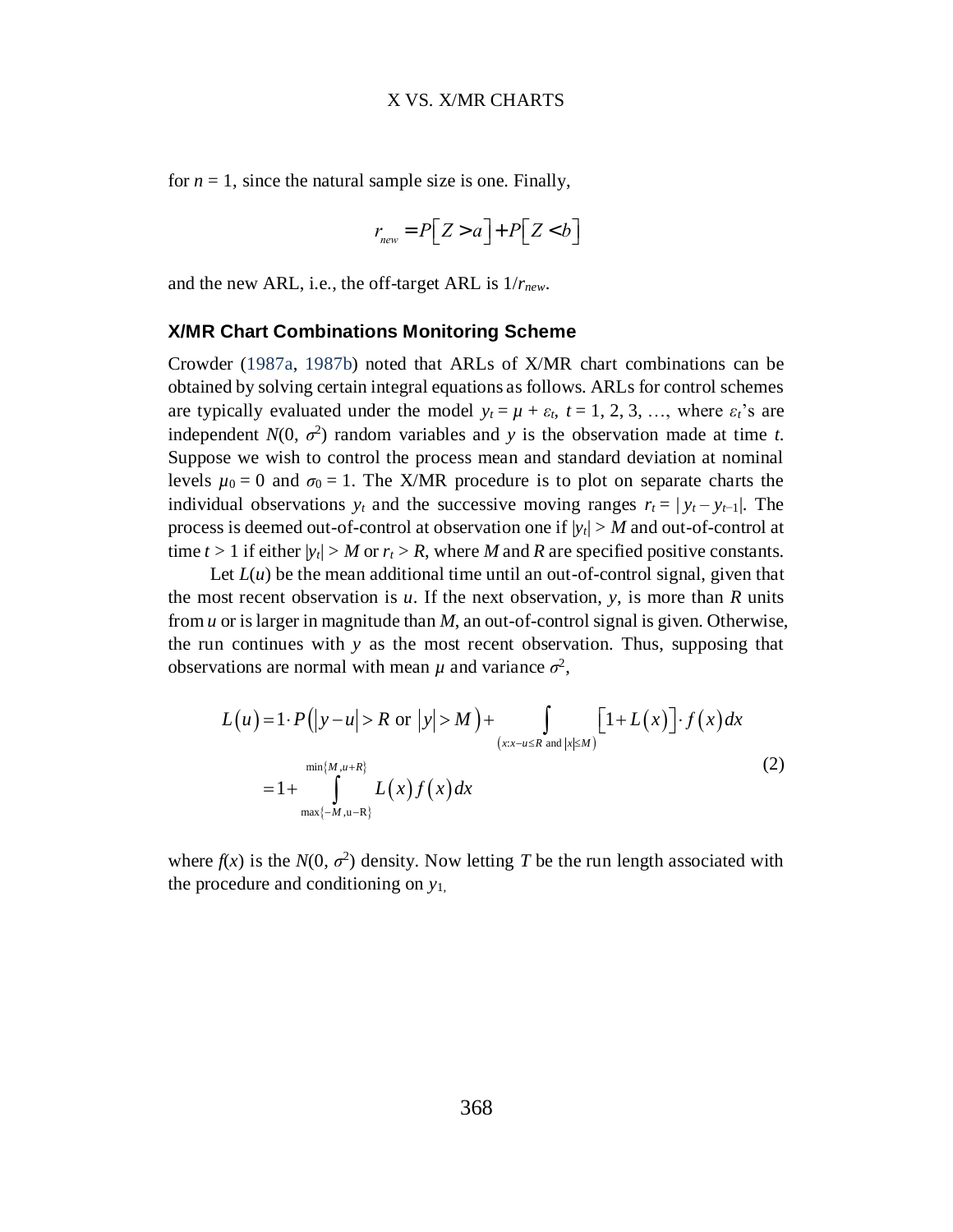<span id="page-6-0"></span>
$$
ARL = E(T)
$$
  
\n
$$
= E\left[E(T|y_1)\right]
$$
  
\n
$$
= E\left[E(T|y_1) \text{ where } |y_1 > M|\right] + E\left[E(T|y_1) \text{ where } |y_1 \leq M|\right].
$$
  
\n
$$
= 1 \cdot P(|y_1| > M) + \int_{-M}^{M} [1 + L(x) \cdot f(x) dx]
$$
  
\n
$$
= 1 + \int_{-M}^{M} L(x) \cdot f(x) dx
$$
 (3)

Note that  $L(x)$  in [\(3\)](#page-6-0) is unknown. Thus, to approximate the ARL, values of  $L(x)$  on the interval (-M, M) are first approximated using [\(2\)](#page-5-0). The solution to the integral equation [\(2\)](#page-5-0) can be obtained by replacing the integral equation with a system of linear algebraic equations and solving them numerically using trapezoidal quadrature. The ARL can then be approximated via [\(3\)](#page-6-0), again using trapezoidal quadrature and the approximations of  $L(x)$  at each of the subinterval points. Crowder's published Fortran program [\(1987b\)](#page-14-1) will compute this ARL.

Vardeman and Jobe [\(1999\)](#page-15-0) identified several M/R combinations giving each of several choices of "all OK" (in-control) ARLs as shown in [Table 1.](#page-6-1) These M/R combinations will be compared to the X-only possibility.

| "all OK" ARL | <b>Smallest M</b><br>possible |            |            |            | <b>Smallest R</b><br>possible |
|--------------|-------------------------------|------------|------------|------------|-------------------------------|
|              | $M = 2.33$                    | $M = 2.40$ | $M = 2.55$ | $M = 2.80$ | $(M = 3.3+)$                  |
| 50           | $(R = 4.5+)$                  | $R = 3.66$ | $R = 3.41$ | $R = 3.28$ | $R = 3.24$                    |
| 100          | $M = 2.58$                    | $M = 2.65$ | $M = 2.80$ | $M = 3.00$ | $(M = 3.5+)$                  |
|              | $(R = 5.0+)$                  | $R = 4.04$ | $R = 3.77$ | $R = 3.67$ | $R = 3.60$                    |
| 250          | $M = 2.88$                    | $M = 2.95$ | $M = 3.10$ | $M = 3.30$ | $(M = 3.80+)$                 |
|              | $(R = 5.5+)$                  | $R = 4.47$ | $R = 4.22$ | $R = 4.11$ | $R = 4.05$                    |
| 370          | $M = 3.00$                    | $M = 3.10$ | $M = 3.20$ | $M = 3.40$ | $(M = 3.8+)$                  |
|              | $(R = 6.0+)$                  | $R = 4.40$ | $R = 4.40$ | $R = 4.29$ | $R = 4.23$                    |
|              | $M = 3.09$                    | $M = 3.30$ | $M = 3.30$ | $M = 3.50$ | $(M = 4.0+)$                  |
| 500          | $(R = 6.0+)$                  | $R = 4.53$ | $R = 4.53$ | $R = 4.42$ | $R = 4.36$                    |
| 750          | $M = 3.21$                    | $M = 3.45$ | $M = 3.45$ | $M = 3.60$ | $(M = 4.0+)$                  |
|              | $(R = 6.0+)$                  | $R = 4.88$ | $R = 4.66$ | $R = 4.59$ | $R = 4.55$                    |
| 1000         | $M = 3.29$                    | $M = 3.40$ | $M = 3.50$ | $M = 3.65$ | $(M = 4.0+)$                  |
|              | $(R = 6.5+)$                  | $R = 4.96$ | $R = 4.82$ | $R = 4.72$ | $R = 4.65$                    |

<span id="page-6-1"></span>**Table 1.** Several M/R combinations for various choices of "all OK" ARLs

*Source: Vardeman & Jobe (1999)*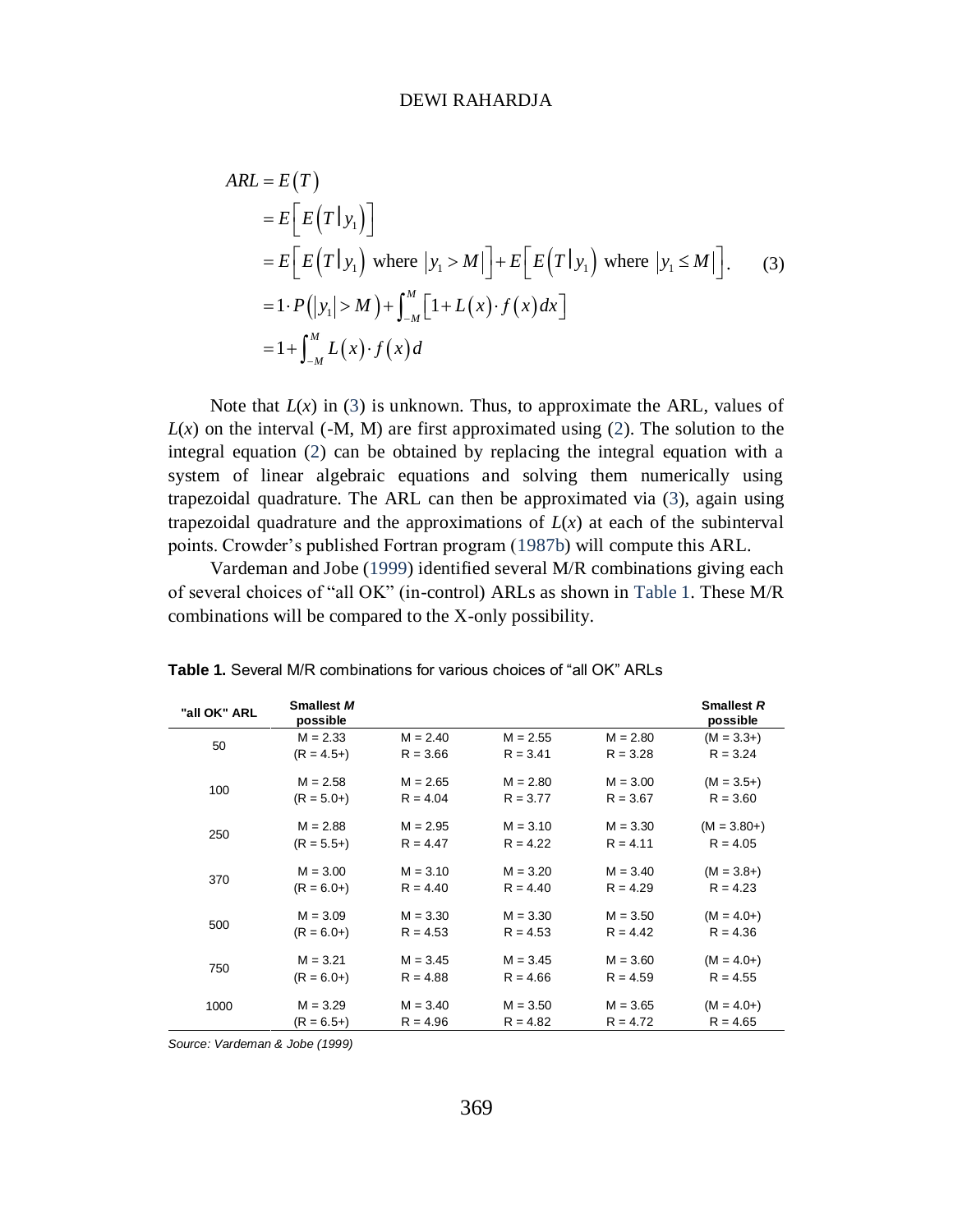Because Crowder's published program requires *M* and *R* values for inputs and outputs  $\sigma = 1$  ARLs for various means, the following procedures are necessary to use the program to evaluate the ARLs we desire.

As before, without loss of generalities, standard values  $\mu_0 = 0$  and  $\sigma_0 = 1$  are used. From expression [\(1\)](#page-4-0), then with

$$
UCLX = \mu_0 + M\sigma_0 = M
$$
  

$$
LCLX = \mu_0 - M\sigma_0 = -M
$$

and

$$
UCL_{MR} = R \cdot \sigma_0 = R ,
$$

one must use limits

$$
M_{new} = \frac{UCL_x - LCL_x}{2 \cdot \sigma_{new}} = \frac{M}{T}
$$

and

$$
R_{new} = \frac{UCL_{MR}}{\sigma_{new}} = \frac{R}{T}
$$

must be used with Crowder's program [\(1987b\)](#page-14-1).

Notice that for *M* large (The "Smallest Possible *R*" values in [Table 1\)](#page-6-1), the ARLs can essentially be considered ARLs of the Moving Chart alone [\(Crowder,](#page-14-0)  [1987a\)](#page-14-0). Similarly, for *R* large (The "Smallest Possible *M*" values in Table 1), the ARLs can essentially be considered ARLs of the Individual Chart alone. Therefore, the smallest possible *M*'s from [Table 1](#page-6-1) are the same as the *L*'s obtained for the Individual Chart alone.

#### **Results**

A variety of "all OK" (in control) ARLs, namely 50, 100, 250, 370, 500, 750 and 1000 from Vardeman and Jobe [\(1999\)](#page-15-0) are selected from this study.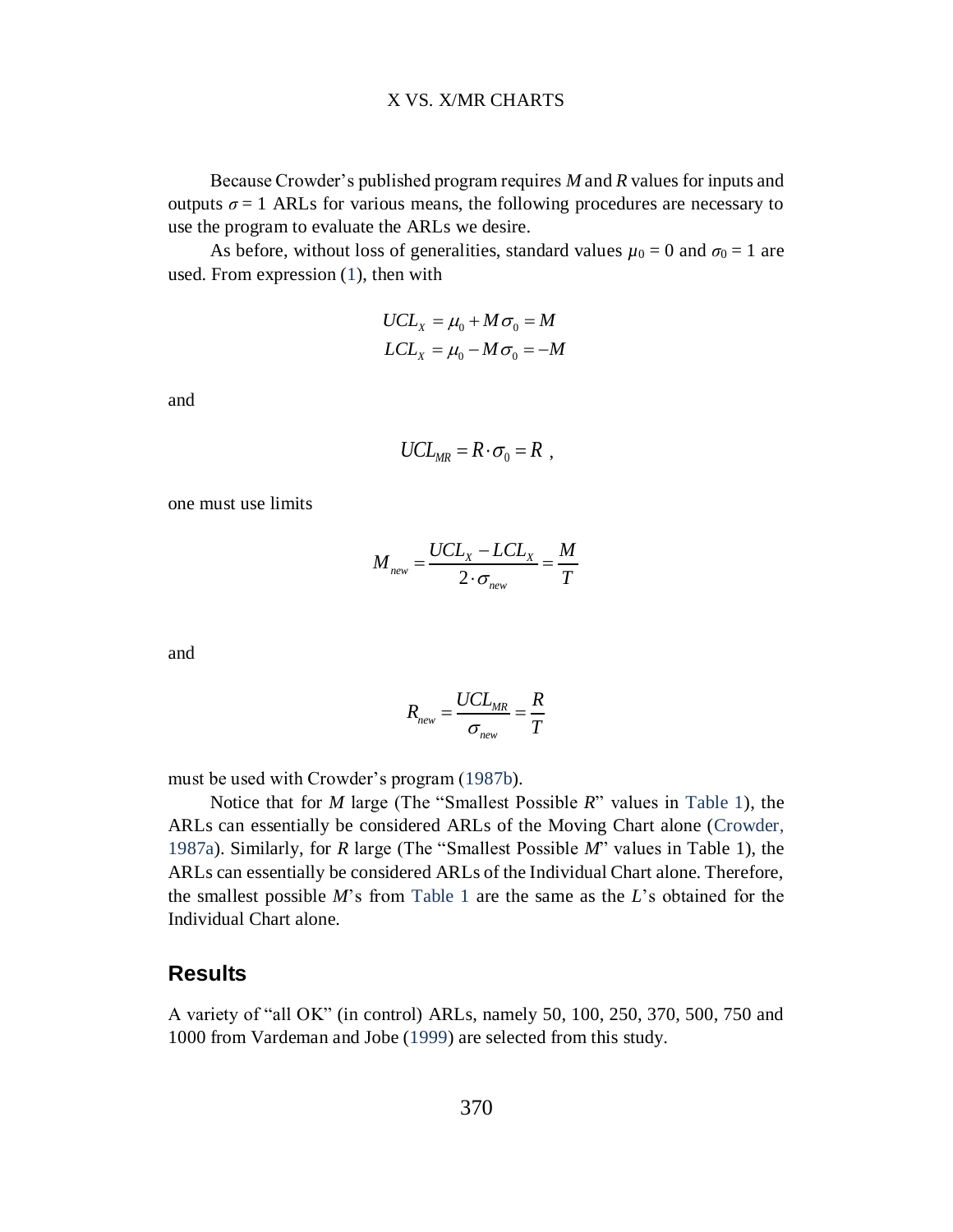Comparisons of the monitoring schemes under the sets of circumstances mentioned in the Introduction are made in Tables [2-](#page-8-0)[4](#page-11-0) and Figure[s 1-](#page-9-0)[3.](#page-12-0) Because the results for the different ''all OK'' ARLs all turned out to be similar, only Tables and Figures for the  $ARL = 370$  case are presented here. In Tables [2-](#page-8-0)[4,](#page-11-0) the smallest ARLs for a given set of parameters are bold, indented, and underlined. [Table 2](#page-8-0) and the corresponding [Figure 1](#page-9-0) show the case where only the process mean changes. [Table 3](#page-9-1) and the corresponding [Figure 2](#page-10-0) show the case where only the process standard deviation changes. Finally, [Table 4](#page-11-0) and [Figure 3](#page-12-0) show the case where both process mean and process standard deviation change from standard values.

#### **Mean Changes Only [\(Table 2](#page-8-0) and [Figure 1\)](#page-9-0)**

As shown in [Table 2,](#page-8-0) the smallest ARLs (bold, indented, and underlined) fall either in the X-only Chart region or in X/MR Chart Combinations region with *R* large (Smallest Possible *M*). As noted in 'Methods' above, X/MR Chart Combinations with *R* large (Smallest Possible *M*) can essentially be considered the X-only Charts. Therefore, the first 2 "ARL-Columns" (from left) in all the Tables [2-](#page-8-0)[4](#page-11-0) are in fact equivalent.

|      |            | <b>X/MR Chart Combinations</b> |            |            |            |             |  |  |
|------|------------|--------------------------------|------------|------------|------------|-------------|--|--|
| D    | X-only     | $M = 3.00$                     | $M = 3.10$ | $M = 3.20$ | $M = 3.40$ | $M = 3.8 +$ |  |  |
|      |            | $R = 6.0+$                     | $R = 4.57$ | $R = 4.40$ | $R = 4.29$ | $R = 4.23$  |  |  |
| 0.00 | 370.0      | 370.0                          | 367.8      | 370.9      | 363.0      | 374.8       |  |  |
| 0.25 | 277.8      | 280.9                          | 299.7      | 318.4      | 336.5      | 369.6       |  |  |
| 0.50 | 156.3      | <u>155.1</u>                   | 182.9      | 212.5      | 265.1      | 349.2       |  |  |
| 0.75 | 81.3       | 81.2                           | 100.5      | 123.3      | 177.3      | 303.6       |  |  |
| 1.00 | 43.9       | 43.9                           | 54.9       | 68.4       | 105.5      | 231.5       |  |  |
| 1.25 | 24.9       | 24.9                           | 30.9       | 38.3       | 59.9       | 152.7       |  |  |
| 1.50 | 15.0       | 15.0                           | 18.2       | 22.3       | 34.2       | 90.8        |  |  |
| 1.75 | 9.5        | 9.5                            | 11.3       | 13.6       | 20.1       | 52.0        |  |  |
| 2.00 | 6.3        | 6.3                            | 7.4        | 8.7        | 12.4       | 29.9        |  |  |
| 2.25 | 4.4        | 4.4                            | 5.1        | 5.8        | 8.0        | 17.8        |  |  |
| 2.50 | 3.2        | 3.2                            | 3.7        | 4.1        | 5.4        | 11.1        |  |  |
| 2.75 | 2.5        | 2.5                            | 2.8        | 3.1        | 3.9        | 7.2         |  |  |
| 3.00 | <u>2.0</u> | 2.0                            | 2.2        | 2.4        | 2.9        | 5.0         |  |  |
| 3.25 | 1.7        | 1.7                            | 1.8        | 1.9        | 2.3        | 3.6         |  |  |
| 3.50 | 1.4        | 1.4                            | 1.5        | 1.6        | 1.9        | 2.7         |  |  |
| 3.75 | 1.3        | 1.3                            | 1.3        | 1.4        | 1.6        | 2.1         |  |  |
| 4.00 | 1.2        | 1.2                            | 1.2        | 1.3        | 1.4        | 1.7         |  |  |

<span id="page-8-0"></span>**Table 2. Mean Changes – ARL = 370**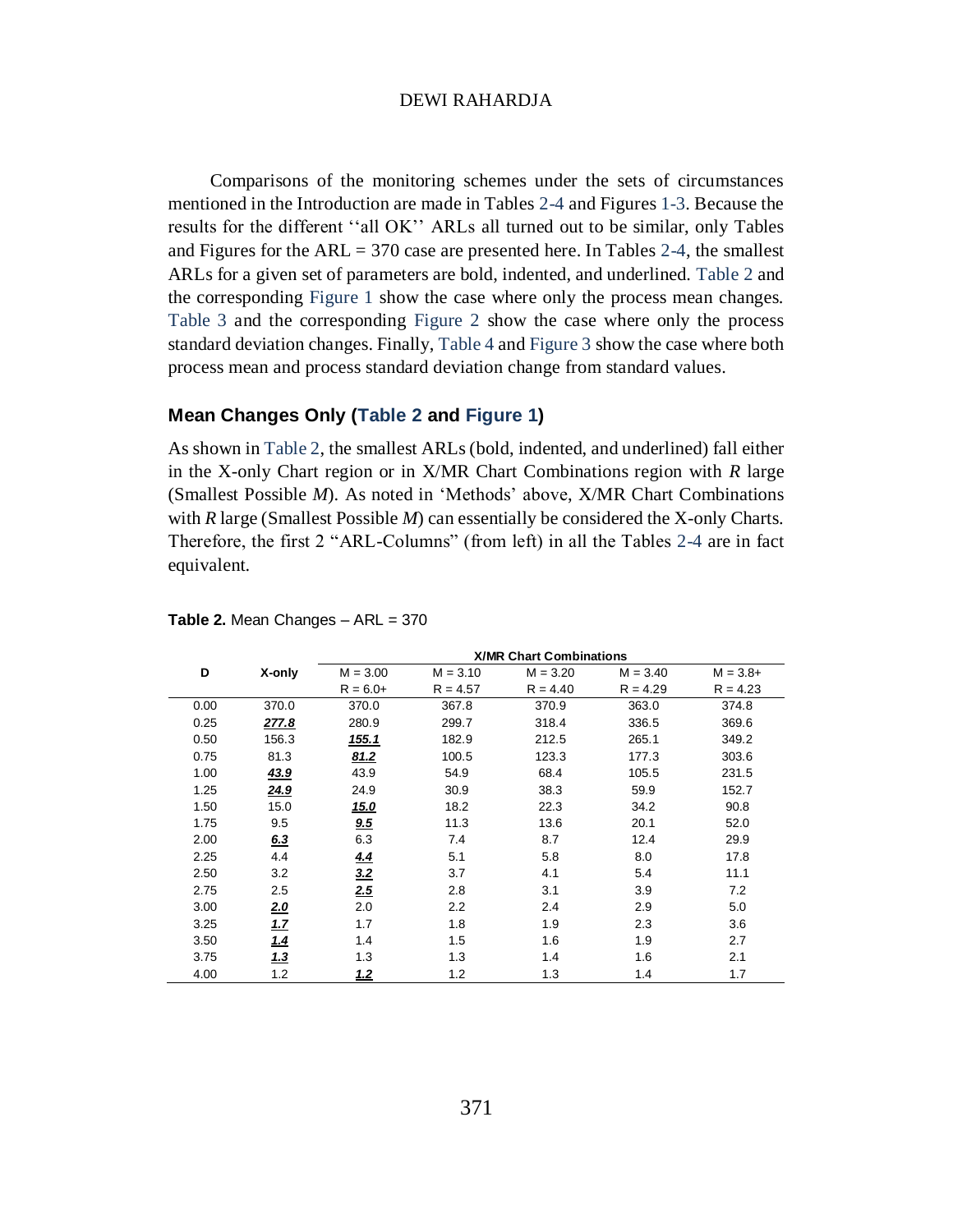#### X VS. X/MR CHARTS



<span id="page-9-0"></span>**Figure 1.** Plotted ARL values of [Table 2](#page-8-0)

Theoretically, the ARLs shown in these 2 "ARL-Columns" should be exactly equal. However, small differences might come from the trapezoidal approximation in Crowder's published program as well as rounding effects, and also the fact that the normal distribution table used in this work shows only 4 decimals places.

Thus, for Mean Change situation, the X-only Chart is better than the X/MR Chart Combinations since it gives the smallest off-target ARLs (quickest detection of mean process changes).

#### **Sigma Changes Only [\(Table 3](#page-9-1) and [Figure 2\)](#page-10-0)**

<span id="page-9-1"></span>For the second case (Sigma Changes Only), generally, the X/MR Chart with the second smallest *M* give the smallest off-target ARLs most of the time, except for several large changes in the process standard deviation (i.e., several large *T* values). For a large increase in process standard deviation (a large *T*), the Individual Chart alone is better than the X/MR chart Combinations (see [Table 3](#page-9-1) and [Figure 2,](#page-10-0) for example).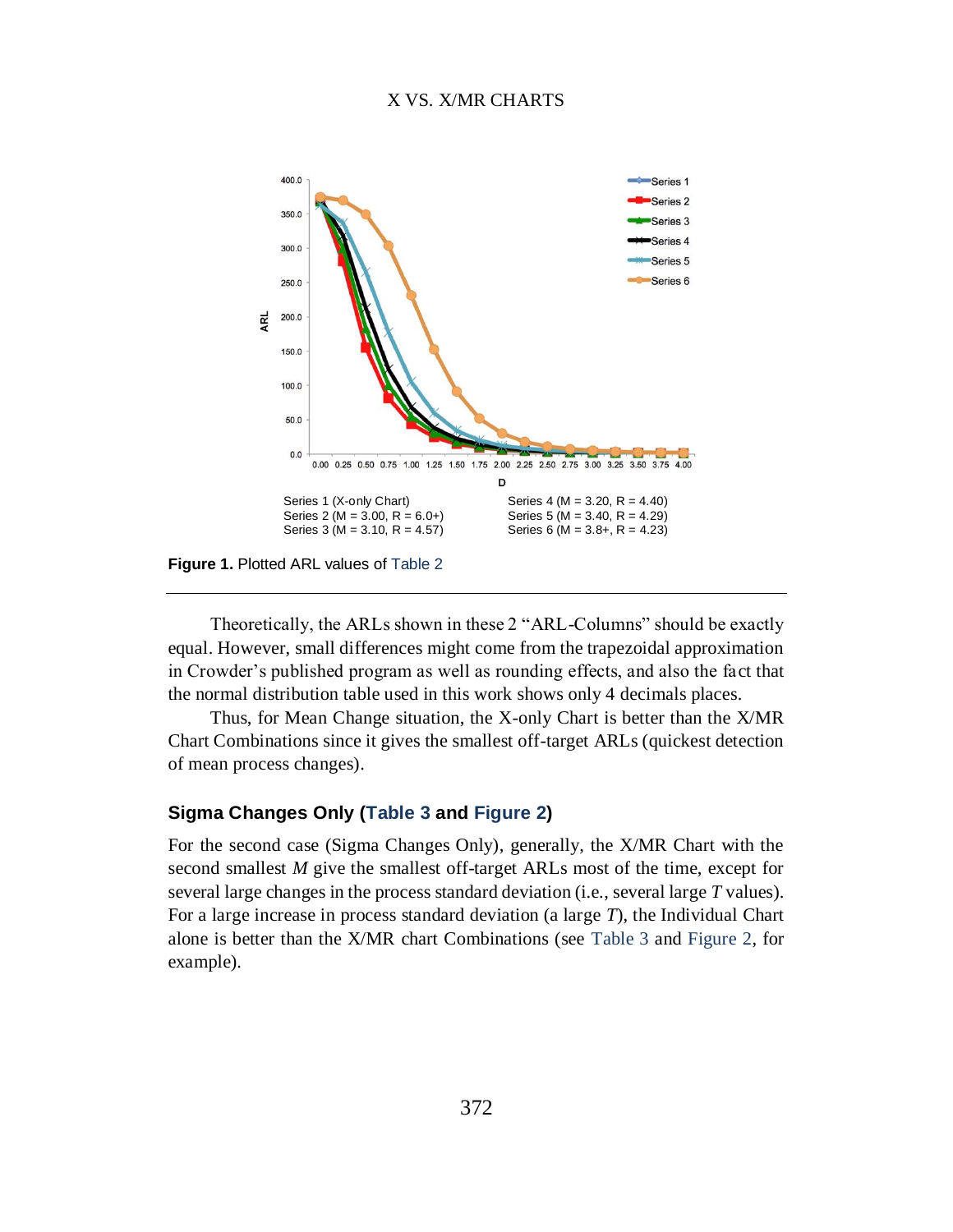|     |                     | <b>X/MR Chart Combinations</b> |             |            |            |             |  |  |  |
|-----|---------------------|--------------------------------|-------------|------------|------------|-------------|--|--|--|
|     | X-only<br>$(L = 3)$ | $M = 3.00$                     | $M = 3.10$  | $M = 3.20$ | $M = 3.40$ | $M = 3.8 +$ |  |  |  |
|     |                     | $R = 6.0+$                     | $R = 4.57$  | $R = 4.40$ | $R = 4.29$ | $R = 4.23$  |  |  |  |
| 1.0 | 370.0               | 370.0                          | 370.0       | 370.0      | 370.0      | 370.0       |  |  |  |
| 1.5 | 21.9                | 22.0                           | <u>20.6</u> | 20.7       | 21.8       | 24.0        |  |  |  |
| 2.0 | 7.5                 | 7.5                            | 7.2         | 7.3        | 7.7        | 8.5         |  |  |  |
| 2.5 | 4.3                 | 4.3                            | 4.2         | 4.3        | 4.5        | 4.9         |  |  |  |
| 3.0 | 3.2                 | 3.2                            | <u>3.1</u>  | 3.2        | 3.3        | 3.6         |  |  |  |
| 3.5 | 2.6                 | 2.6                            | <u>2.5</u>  | 2.6        | 2.7        | 2.9         |  |  |  |
| 4.0 | $2.2\phantom{0}$    | 2.2                            | 2.2         | 2.2        | 2.3        | 2.5         |  |  |  |

**Table 3.** Sigma Changes – ARL = 370



<span id="page-10-0"></span>**Figure 2.** Plotted ARL values of [Table 3.](#page-9-1) ARL = 370 when  $T = 1$  for all series.

#### **Mean and Sigma Change [\(Table 4](#page-11-0) and [Figure 3\)](#page-12-0)**

For the third case (Both Mean and Sigma Change), an Individual Chart or X/MR Chart Combination with *R* large (smallest possible *M*) gives the smallest off-target ARLs. Only a few exceptions appear for  $D = 0.5$  with some large *T* values, where the X/MR Chart Combination with the second smallest *M* gives the smallest offtarget ARL.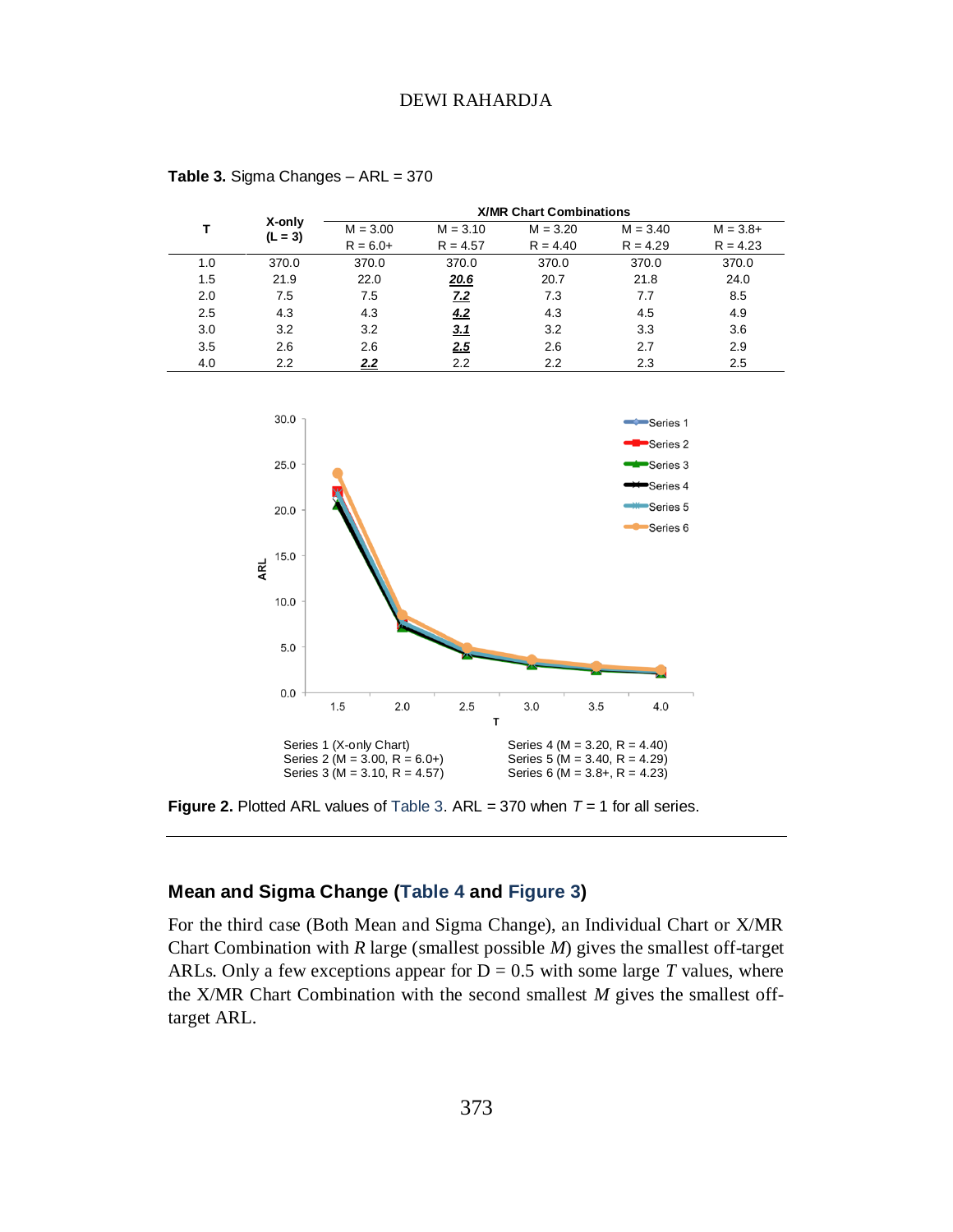#### X VS. X/MR CHARTS

Where the second smallest M improves on the off-target ARL of the X-only chart, the size of the improvement is clearly quite small. Thus generally speaking, the Individual Chart alone is better than the X/MR Chart Combination (see [Table 4](#page-11-0) and [Figure](#page-12-0) 3, for example).

| T   |         |                     | <b>X/MR Chart Combinations</b> |                |            |            |             |
|-----|---------|---------------------|--------------------------------|----------------|------------|------------|-------------|
|     | D       | X-only<br>$(L = 3)$ | $M = 3.00$                     | $M = 3.10$     | $M = 3.20$ | $M = 3.40$ | $M = 3.8 +$ |
|     |         |                     | $R = 6.0+$                     | $R = 4.57$     | $R = 4.40$ | $R = 4.29$ | $R = 4.23$  |
|     | $0.0\,$ | 21.9                | 22.0                           | 20.6           | 20.7       | 21.8       | 24.0        |
|     | 0.5     | 13.7                | 13.7                           | 14.0           | 14.9       | 16.7       | 20.8        |
|     | 1.0     | 6.3                 | 6.2                            | $6.8\,$        | 7.4        | 8.9        | 12.8        |
|     | 1.5     | 3.2                 | 3.2                            | 3.5            | 3.8        | 4.5        | 6.5         |
| 1.5 | 2.0     | 2.0                 | <u>2.0</u>                     | 2.1            | 2.3        | 2.5        | 3.4         |
|     | 2.5     | 1.4                 | 1.4                            | 1.5            | 1.6        | 1.7        | 2.1         |
|     | 3.0     | $1.2$               | 1.2                            | $1.2$          | 1.2        | 1.3        | 1.5         |
|     | 3.5     | 1.1                 | 1.1                            | $1.1$          | 1.1        | 1.1        | $1.2$       |
|     | 4.0     | $1.0$               | 1.0                            | $1.0$          | $1.0\,$    | 1.0        | 1.1         |
|     | $0.0\,$ | 7.5                 | 7.5                            | Z <sub>2</sub> | 7.3        | 7.7        | 8.5         |
|     | 0.5     | $5.5\,$             | 5.5                            | $5.5\,$        | 5.7        | 6.2        | 7.3         |
|     | 1.0     | 3.2                 | 3.2                            | 3.3            | 3.4        | 3.8        | 4.7         |
|     | 1.5     | 2.0                 | <u>2.0</u>                     | 2.1            | 2.2        | 2.4        | 2.8         |
| 2.0 | 2.0     | 1.4                 | 1.4                            | 1.5            | 1.5        | 1.6        | 1.9         |
|     | 2.5     | 1.2                 | 1.2                            | 1.2            | 1.2        | 1.3        | 1.4         |
|     | 3.0     | 1.1                 | 1.1                            | 1.1            | 1.1        | 1.1        | 1.2         |
|     | 3.5     | 1.0                 | <u>1.0</u>                     | 1.0            | 1.0        | 1.0        | 1.1         |
|     | 4.0     | 1.0                 | 1.0                            | 1.0            | 1.0        | 1.0        | 1.0         |
|     | 0.0     | 4.3                 | 4.3                            | 4.2            | 4.3        | 4.5        | 4.9         |
|     | 0.5     | 3.5                 | 3.5                            | 3.5            | 3.6        | $3.8\,$    | 4.2         |
|     | $1.0$   | 2.3                 | 2.3                            | 2.4            | 2.4        | 2.6        | 2.9         |
|     | 1.5     | 1.6                 | 16                             | 1.6            | 1.7        | 1.8        | 2.0         |
| 2.5 | 2.0     | $1.3$               | 1.3                            | $1.3$          | 1.3        | 1.4        | 1.5         |
|     | 2.5     | 1.1                 | <u>1.1</u>                     | $1.1$          | 1.1        | 1.1        | $1.2$       |
|     | 3.0     | 1.0                 | 1.0                            | 1.0            | 1.0        | 1.1        | 1.1         |
|     | 3.5     | $1.0$               | 1.0                            | 1.0            | $1.0\,$    | 1.0        | 1.0         |
|     | 4.0     | $1.0$               | 1.0                            | 1.0            | $1.0\,$    | 1.0        | 1.0         |
|     | 0.0     | 3.2                 | 3.2                            | 3.1            | 3.2        | 3.3        | 3.6         |
| 3.0 | 0.5     | 2.7                 | 2.7                            | 2.7            | 2.7        | 2.9        | 3.1         |
|     | $1.0$   | 2.1                 | 1.9                            | 1.9            | 2.0        | 2.1        | 2.3         |
|     | 1.5     | 1.5                 | 1.4                            | 1.5            | 1.5        | 1.5        | 1.7         |
|     | 2.0     | $1.2$               | 1.2                            | 1.2            | 1.2        | 1.2        | 1.3         |
|     | 2.5     | 1.1                 | 1.1                            | $1.1$          | 1.1        | $1.1$      | 1.1         |
|     | 3.0     | 1.0                 | 1.0                            | 1.0            | 1.0        | 1.0        | 1.0         |
|     | 3.5     | $1.0$               | <u>1.0</u>                     | 1.0            | $1.0\,$    | 1.0        | 1.0         |
|     | 4.0     | 1.0                 | 1.0                            | 1.0            | 1.0        | 1.0        | 1.0         |

<span id="page-11-0"></span>Table 4. Mean and Sigma Change – ARL = 370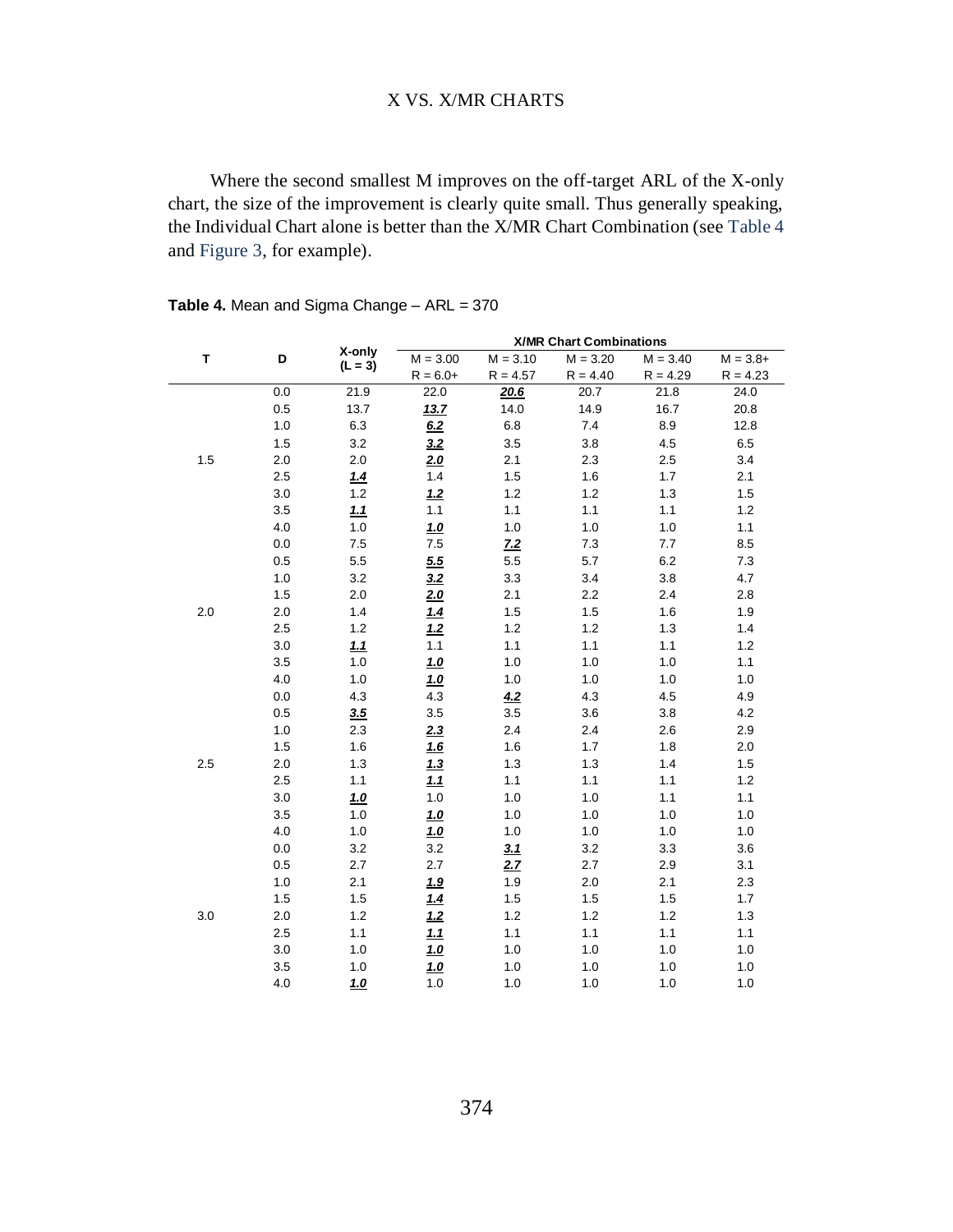| Т   |     | X-only<br>$(L = 3)$ | <b>X/MR Chart Combinations</b> |            |            |            |             |
|-----|-----|---------------------|--------------------------------|------------|------------|------------|-------------|
|     | D   |                     | $M = 3.00$                     | $M = 3.10$ | $M = 3.20$ | $M = 3.40$ | $M = 3.8 +$ |
|     |     |                     | $R = 6.0+$                     | $R = 4.57$ | $R = 4.40$ | $R = 4.29$ | $R = 4.23$  |
|     | 0.0 | 2.6                 | 2.6                            | 2.5        | 2.6        | 2.7        | 2.9         |
|     | 0.5 | 2.2                 | 2.2                            | 2.2        | 2.3        | 2.4        | 2.6         |
|     | 1.0 | 1.9                 | <u>1.7</u>                     | 1.7        | 1.7        | 1.8        | 2.0         |
|     | 1.5 | 1.4                 | 1.3                            | 1.4        | 1.4        | 1.4        | 1.5         |
| 3.5 | 2.0 | 1.1                 | <u>1.1</u>                     | 1.2        | 1.2        | 1.2        | 1.2         |
|     | 2.5 | 1.1                 | <u>1.1</u>                     | 1.1        | 1.1        | 1.1        | 1.1         |
|     | 3.0 | 1.0                 | <u>1.0</u>                     | 1.0        | 1.0        | 1.0        | 1.0         |
|     | 3.5 | <u>1.0</u>          | 1.0                            | 1.0        | 1.0        | 1.0        | 1.0         |
|     | 4.0 | 1.0                 | 1.0                            | 1.0        | 1.0        | 1.0        | 1.0         |
| 4.0 | 0.0 | 2.2                 | 2.2                            | 2.2        | 2.2        | 2.3        | 2.5         |
|     | 0.5 | 2.0                 | <u>2.0</u>                     | 2.0        | 2.0        | 2.1        | 2.2         |
|     | 1.0 | 1.8                 | <u>1.6</u>                     | 1.6        | 1.6        | 1.7        | 1.8         |
|     | 1.5 | 1.3                 | 1.3                            | 1.3        | 1.3        | 1.3        | 1.4         |
|     | 2.0 | 1.1                 | <u>1.1</u>                     | 1.1        | 1.1        | 1.1        | 1.2         |
|     | 2.5 | 1.0                 | 1.0                            | 1.0        | 1.0        | 1.1        | 1.1         |
|     | 3.0 | 1.0                 | <u>1.0</u>                     | 1.0        | 1.0        | 1.0        | 1.0         |
|     | 3.5 | 1.0                 | <u>1.0</u>                     | 1.0        | 1.0        | 1.0        | 1.0         |
|     | 4.0 | <u>1.0</u>          | 1.0                            | 1.0        | 1.0        | 1.0        | 1.0         |



<span id="page-12-0"></span>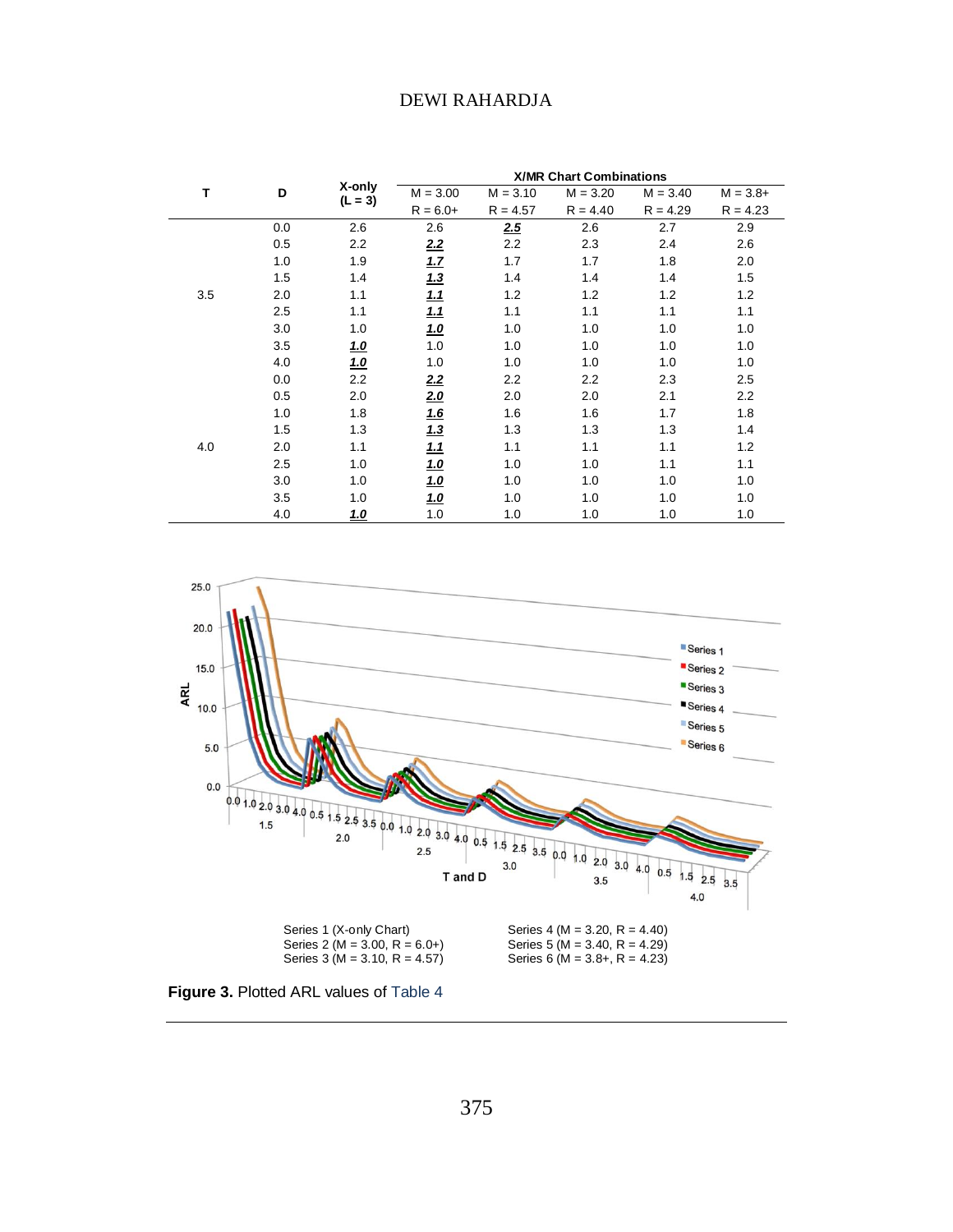#### X VS. X/MR CHARTS

## **Conclusion**

It has been found that X chart alone (X-only Chart) is better than the Individuals and Moving Range Chart Combinations (X/MR Chart Combinations) in detecting changes in the process mean. The Individual Chart alone gives smaller off-target ARLs for detecting changes in the process mean.

For the case where the process standard deviation changes, most of the time, X/MR Chart Combinations (with the 2nd smallest *M*) are better than the Individual Chart alone. Only for small "all OK" ARL values  $(ARL = 50$  and 100), is the Individual Chart alone better than the X/MR Chart Combinations for large *T*. Specifically, for "all OK" (in-control)  $ARL = 50$ , the X-only Chart is better than X/MR Chart Combination when  $T > 2.5$ . Also for "all OK" (in-control) ARL = 100, the Individual Chart alone gives smaller off-target ARLs than X/MR Chart Combinations when  $T > 3.0$ . For large "all OK" (in-control) ARLs (ARL = 250, 370, 500, 750, and 1000), X/MR Chart Combination are better than the Individual Chart alone except for  $ARL = 370$  and 750 with  $T = 4.0$ , where the Individual Chart alone is better.

Finally, the case where both process mean and process standard deviation change, most of the time the X-only Chart is better than the X/MR Chart Combinations. The X/MR Chart Combination can be better than the X-only Chart only when  $D = 0.5$  for some values of large *T*.

Although the X-only chart can be better, the improvement in the off-target ARLs for the last two cases as described above is not really significant (coming in only the 3rd decimal place or beyond). If we round-off the results to the closest integer value, both results will typically be rounded to the same value. Therefore, in general, we can say that X/MR Chart Combination is "nearly" as efficient as the X-chart alone in detecting changes in the process standard deviation. Also, in general, with the same reason as above, the two monitoring schemes are "about" equally effective detecting changes in both process mean and process standard deviation (case 3).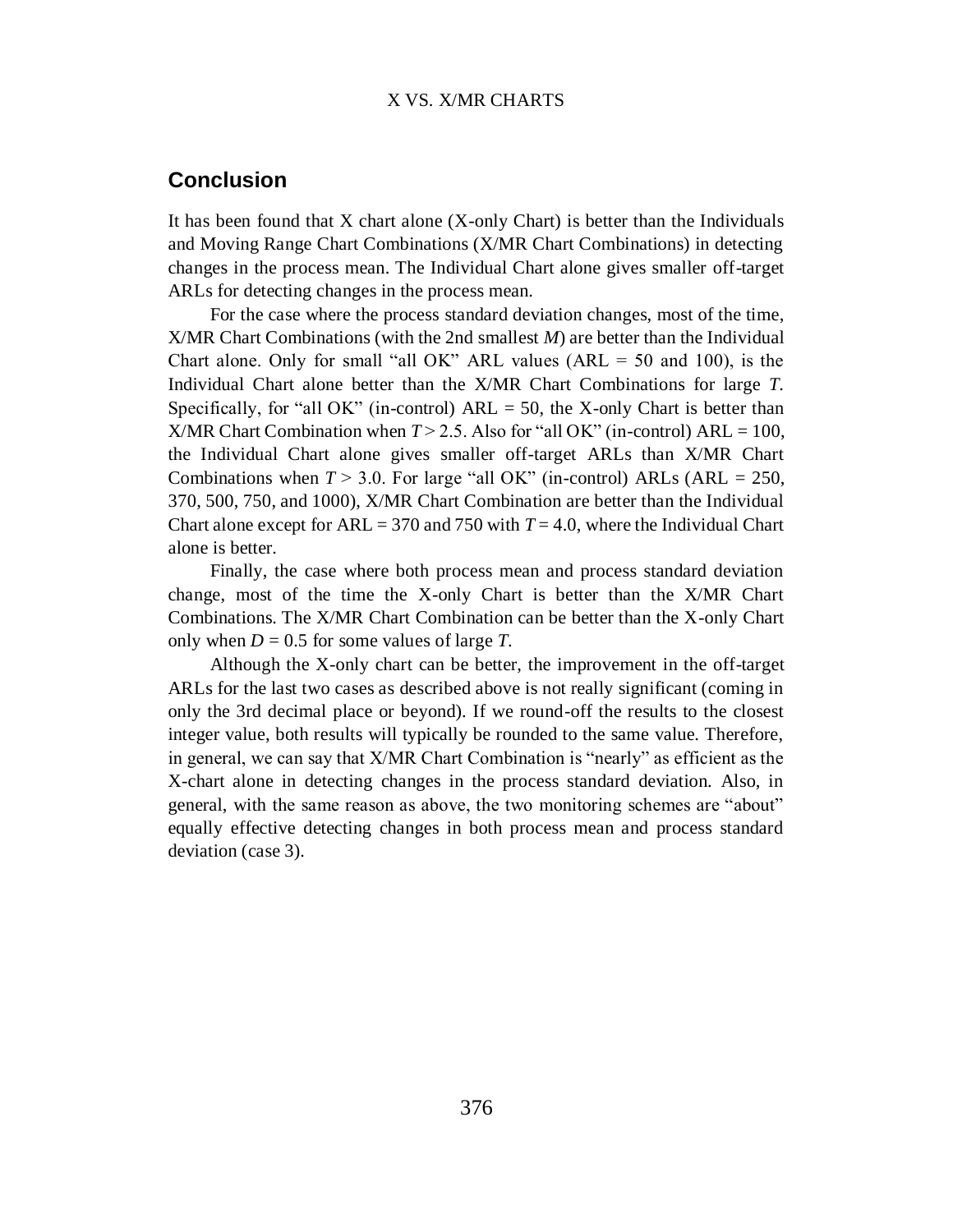#### **Recommendation**

If changes in only the process mean are of concern, it is definitely better to use the X-only Chart monitoring scheme.

If increases in the process standard deviation are the only ones of concern, the recommendation is to use the X-only Chart (for simplicity) even though the X/MR Chart Combinations is "nearly" as efficient as the Individual Chart alone.

Similarly where one is concerned both process mean and standard deviation changes, the recommendation is to use X-only Chart.

## **Acknowledgement**

The author would like to thank the Editor and the referees for their constructive comments and suggestions that improved the presentation of this manuscript. This research represents the authors own work and opinion. It does not reflect any policy nor represent the official position of the U.S. Department of Defense.

## **References**

<span id="page-14-0"></span>Adke, S. R. & Hong, X. (1997). A Supplementary Test Based on the Control Chart for Individuals." *Journal of Quality Technology, 29*(1), 16-20.

<span id="page-14-3"></span>Amin, R. W. & Ethridge, R. A. (1998). A Note on Individual and Moving Range Control Charts. *Journal of Quality Technology, 30*(1), 70-74.

Crowder, S. V. (1987a). Computation of ARL for Combined Individual Measurement and Moving Range Charts. *Journal of Quality Technology*, *19*(2), 98-102.

<span id="page-14-1"></span>Crowder, S. V. (1987b). A Program for the Computation of ARL for Combined Individual Measurement and Moving Range Charts. *Journal of Quality Technology*, *19*(2), 103-106.

Duncan, A. J. (1974). *Quality Control and Industrial Statistics*. Homewood, IL: Irwin.

<span id="page-14-4"></span>Marks, N. B., & Krehbiel, T. C. (2009). Design and Application of Individuals and Moving Range Control Charts. *The Journal of Applied Business Research*, *25*(5), 31-40.

<span id="page-14-2"></span>Radson, D., & Alwan, L. C. (1995). Detecting Variance Reductions Using the Moving Range. *Quality Engineering*, *8*(1), 165-178.